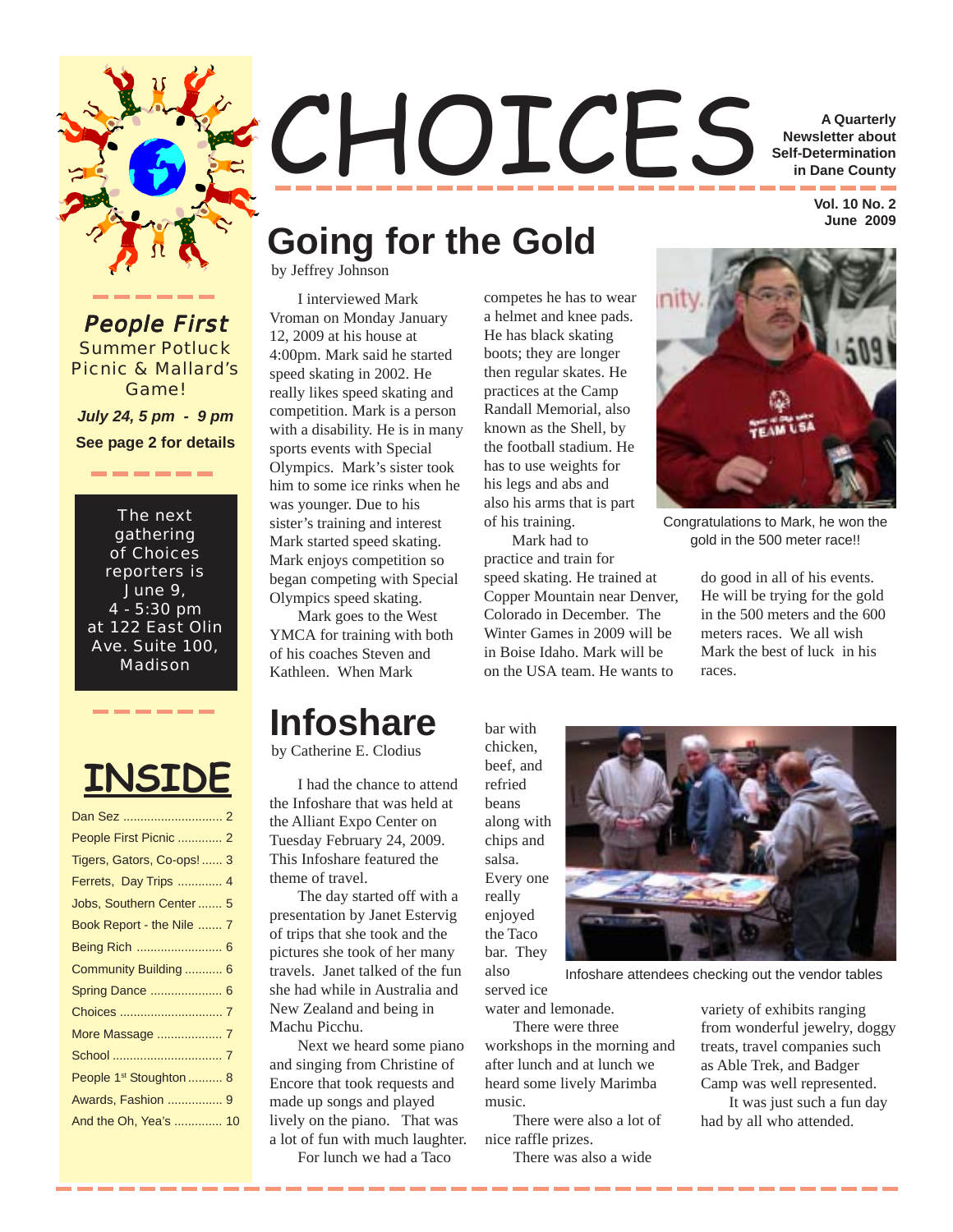

*Dan Rossiter is the Manager of Developmental Disabilities Services at Dane County Human Services*

Some once said "Smile, things could be worse. So I smiled, and sure enough, things got worse". I'm writing this the day after the Governor announced that the State is in deeper do-do than he thought and our County Executive announced that because of what the Governor said and because of the bad economy, the County is in the same do-do pool.

So, what does that mean. You all can guess, cause we've been doing more with less for quite a while now. And it looks like we gonna have even more less (that really bad English) and we're gonna have less of it real soon… like before the end of the year. And next year's not gonna be any prettier. We don't have details yet, but we're gonna start now looking at more savings we can get from our programs. And we are asking anybody with ideas to let us know. No idea is silly. So, let me or your broker or provider

know what you are thinking.

Another thing that has been talked about is Family Care. That's the State's program that would change how and who would be supporting people with disabilities and our frail elders. We thought that we would be changing our system in about 2014. Well, the Governor decided he would like Dane County to start earlier…in 2011, but our County Executive has asked the State to give us more time to make the change. We are not sure yet when the change will happen.

And finally, I must say that the CHOICES' reporters have put together some fine articles. Everything from our last Infoshare to book reports; from personal interviews to announcements of upcoming fun events; from pets to alligators. Quite a collection. So enjoy yourself and we'll be in touch.

## People First of Dane County

*the People First Annual Summer Picnic and Baseball Game!*

### *Don't Miss* Summer Picnic & Mallard's Game

- Where: Warner Park Shelter
- When: July 24, 5pm-9pm
- What: Potluck picnic and Mallard's Game
- Bring: A dish to share and

\$7.00 forMallard's ticket

RSVP to Stefanie by July 1st at 263-5557 or primm@waisman.wisc.edu





CHOICES is sponsored by Dane County Dept of Human Services, Adult Community Services Division, Madison Wisconsin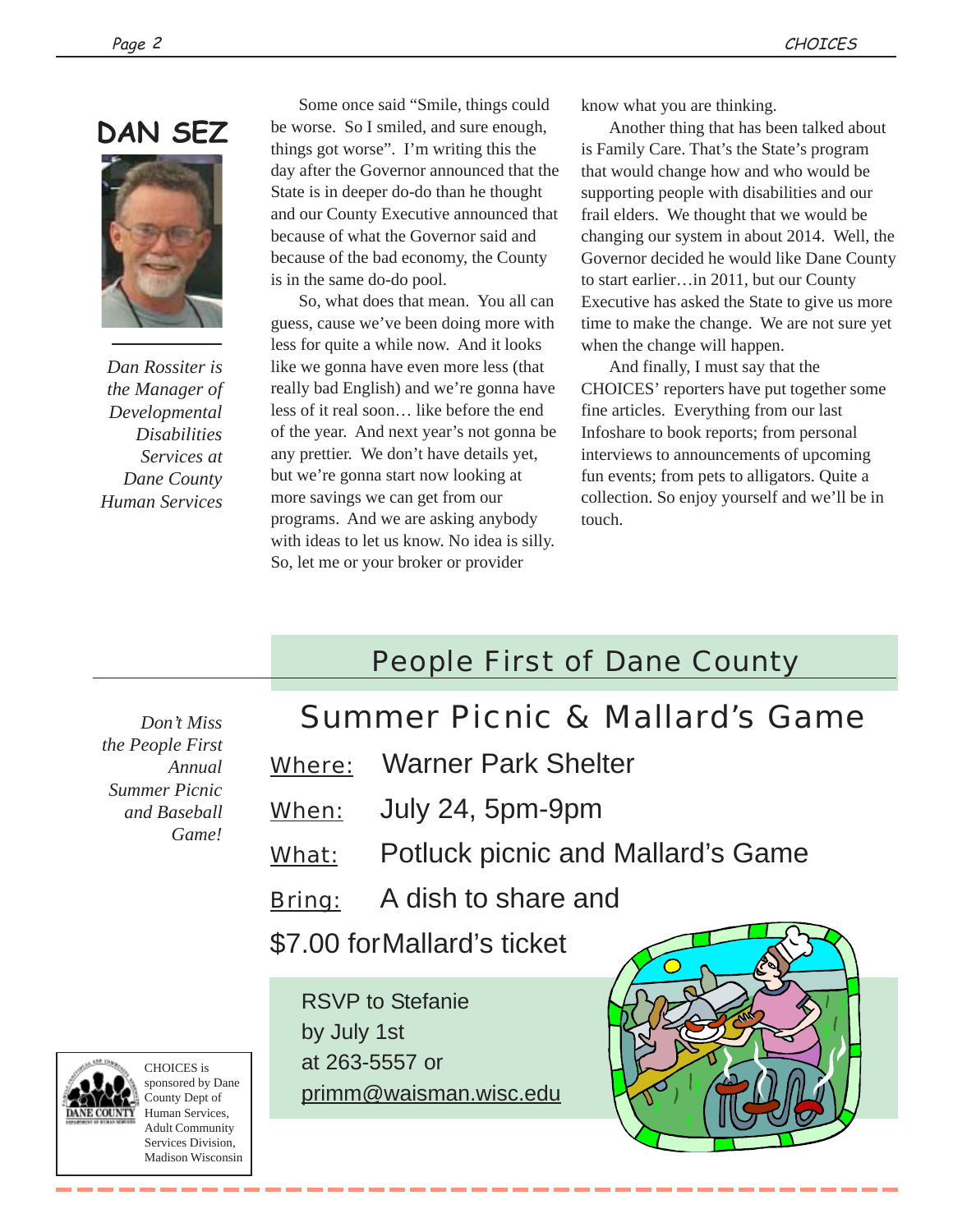$\bullet$  $\bullet$  $\bullet$ 

------<br>----

 $\bullet$  $\bullet$  $\bullet$  $\bullet$  $\bullet$  $\bullet$  $\bullet$ 

## **Why are Bengal Tigers Endangered?**

by Emily Datta 02-18-09



There are more than 10,000 species of animals in the world that are endangered of becoming extinct! The five types of tigers are Siberian, South China, Indo-Chinese, Royal Bengal and Sumatran.

First, over one hundred years ago there used to be about 60,000 tigers living in the wild! The Royal Bengal tigers are the largest mammals in the cat family. The word mammal means to breed calves and give milk to their young.

Second, where do the tigers live? All tigers live in long, tall grassy areas, and they also live in thick forests too! All tigers hide during the daytime, but at night they come out to hunt.

Next, why are Bengal tigers becoming extinct? Tigers become extinct for a number of reasons, because the humans are killing them. The first reason is to make money by selling their skin and bones into valuables, and make medicine remedies. The second reason is that the tiger's habitat is being destroyed and the third reason is farming and irrigation.

Since the hunters and poachers don't listen and don't back off then the law enforcers stepped in to help the tigers by protecting them with services of conservation groups, such as World Wildlife Fund (WWF) to stop the tiger hunting.

 $\bullet$  $\bullet$  $\bullet$ 

 $\bullet$ 

In Conclusion: *In the beginning the tigers were fine until the humans arrived into their lives.*

### **Working for a Co-Op by Jeffrey Johnson**

I interviewed Erin Hodge and her job coach Paul today outside of the Willy Street Co-op and this is what I learned about Erin's job at the co-op. We talked a little about her job.

The Willy Street Co-op is a business run by its members. Everyone who is a member is also part-owner of the Willy Street Co-op. I wanted to become a member of the Willy Street Co-op because I know the people here very well. I wanted to be a part owner of the Co-op.

Erin likes restocking the bags and boxes of candy. Erin says, "I like this job because I can do different things at the co-op. I also restock the cereal boxes and put them back in order. I am very good at my job. I work on Mondays and Wednesdays at the Willy Street Co-op." Erin and Paul are not really sure how long she has worked at the Willy Street Co-op. She likes all of the staff there. They are very nice to her and don't pick on her. If Erin does a very good job her reward is that she can have a treat for free.

Erin has two other jobs. She also works at the Madison Children's Museum on Fridays and at St. Mary's Hospital. Erin used to work at DWD. She did paper work until they had money problems. She also worked at Lum's washing dishes.

## **My Florida Vacations**

by Alison Martens

My family is really cool! My mom and dad take me to a lot of exciting places. One of my favorite places to go with them is Florida! Every year, at least once, my parents take me to Naples, Florida where we have a vacation home. We have driven and flown there. I prefer to fly because we get there a lot faster. My parents are fun people. When we are in Florida we go to the community pool, the beach, the mall, and we go out to eat at different restaurants. One time when we were in Florida we went to Disney World with my friend Mary. I have also held an alligator on one of our trips.



An Alligator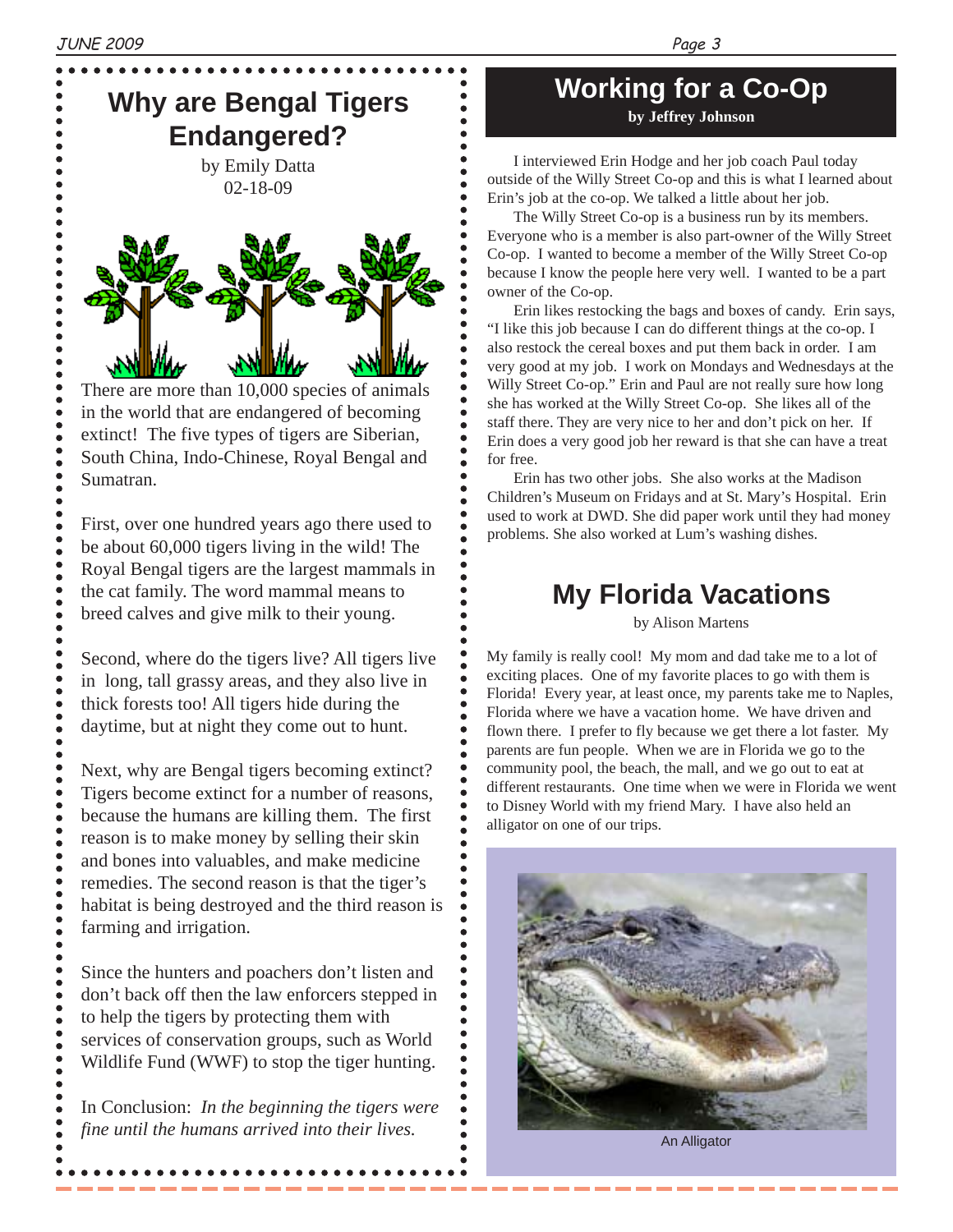## **DORA'S PET CORNER**

## **The Life of Ferrets**

By Dora Norland and Diane Christoph

Ferrets are mustelids, members of the family called **Mustelidae**. Other members of this family include the skunk, the otter and the badger. Ferrets are also related to the black-footed ferret, an endangered wild animal that lives in the western United States. Ferrets come in many different colors and patterns including chocolate, silver, cinnamon, and the most common color, sable.

Young ferrets are called **kits**; a male ferret is called a **hob** and a female ferret is called a **jill**. The average male ferret weighs 3-4 pounds and the female ferret weighs 1-2 pounds. Ferrets are born with a scent gland, like a skunk. When they are spayed or neutered, the scent gland is also removed.

Because ferrets are curious creatures, there are many dangers for ferrets in the home. These include appliances like refrigerators, stoves, dishwashers, dryers and washing machines because they like to climb in small places. Kitchen and bathroom cabinets can also be a danger to them. Or any small place they can climb into and go to sleep. Ferrets must be watched when out of their cage.

A ferret diet is like the diet of a cat or dog. Their main food is dry ferret food called kibble. It's made just for ferrets. They can also eat fruits, vegetables, peanut butter, ferret bites and meat flavored cat treats. Do not feed ferrets dairy products, chocolate, candy, salty foods, onions, garlic or bread.

Diane and I were lucky to have a chance to meet Dakota, a female ferret who is 6 years old and lives with Jeff and Brian. Ferrets live about 8-10 years. Dakota is considered an older ferret. She weighs about 1 pound!! She is spayed and descented. She is really tiny and cute.

Dakota is fed ferret pellets [senior formula]. Dakota's favorite snack food is peanut butter flavored treats. Dakota likes to drink water and is given Ferretone which keeps her skin and coat healthy.

Dakota has a wire cage with a hammock, cat bed, and old sheets. Sometimes she stays in her cage when she can't be watched carefully. Dakota likes to play with paper tubes, chew toy, plastic bags, boxes, old socks and material, and squeaky toys.

At home Dakota needs her nails clipped like a cat or dog and sometimes they have to give Dakota a bath. If she gets sick Dakota has to go to a pet clinic. She doesn't need to see a special ferret veterinarian, just a regular vet.

If you are interested in learning more about ferrets, there are some good books in the library. Ask your librarian. You can also find ferrets at the Dane County Humane Society [DCHS]. Their website http://www.giveshelter.org/ or call (608) 838-0413. At DCHS ferrets cost \$75 for one ferret or \$115 for a pair of ferrets. You can also buy ferrets at PetWorld store in Madison for \$149 for one ferret. Both of us can say we really learned a lot about ferrets and had fun meeting one too!!



**Dakota is a 6 year old female Ferret**

## **The Arc-Wisconsin Day-Trips**

The Brewers trips on June 25 and August 13 are selling fast! Transportation will be provided in comfortable 15 passenger vans equipped with individualized A/C controls. One van is already filled, help us fill a second!!! \$50 covers all costs including a pregame tailgate grill. Peanuts and crackerjacks are extra.

Circus World will be the destination on July 13. \$30 covers admission to the museum, all shows and lunch.

Our season finale will be luncheon and a show at the Fireside Theatre on November 11. Come see the holiday classic, Miracle on 34th Street. Treat yourself to a holiday experience you won't forget.....at \$125, this is even a better deal than Able Trek!

Easy payment plans as low as \$10/month can be arranged. For more info and registration forms, go to:

http://www.arc-wisconsin.org/arcwisconsin/day+tripper+tours/default.asp or contact Duncan McNelly at 608-222-8907 x 3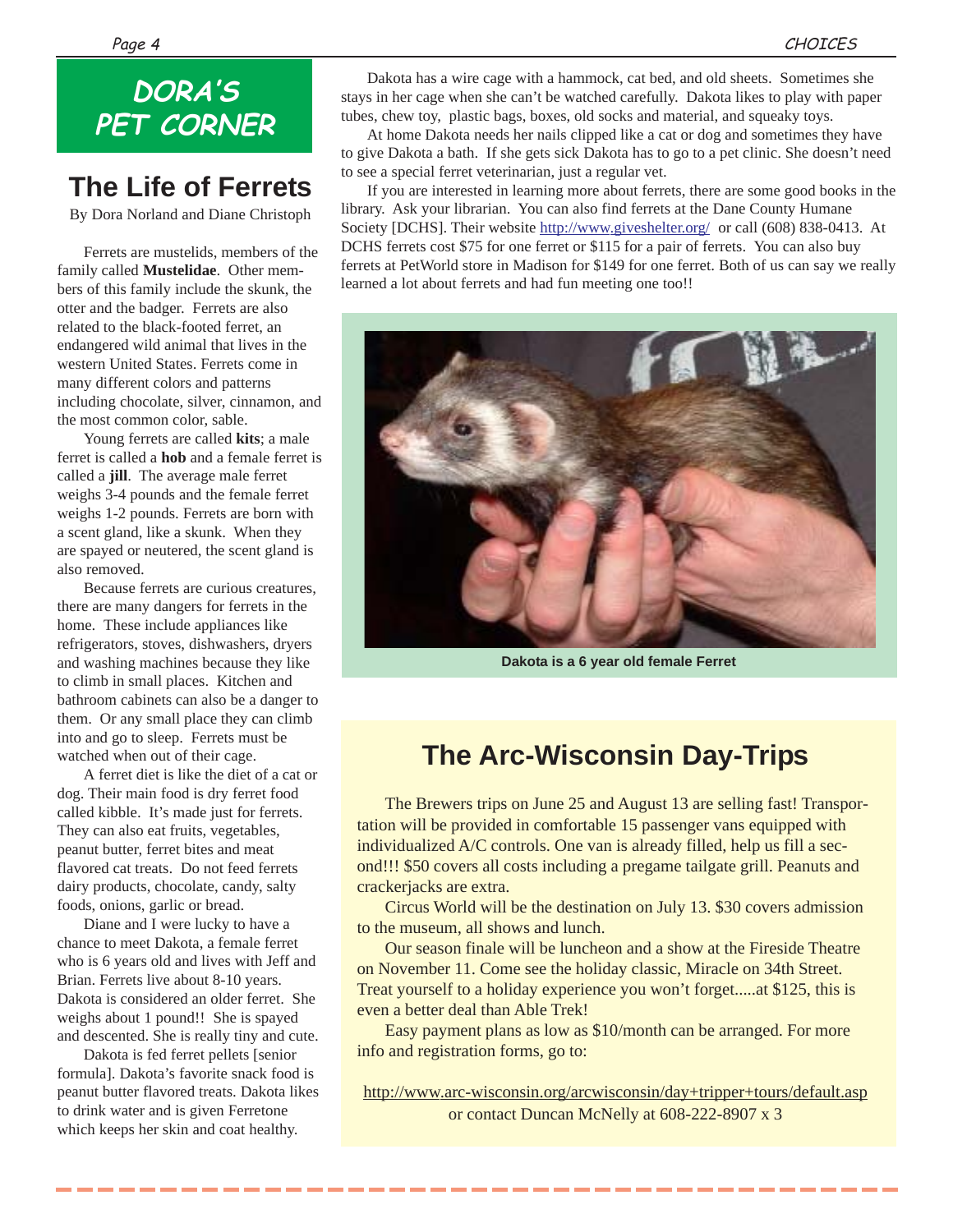## **Full Time Job for Polly**

**by Jeffrey Johnson**

I met Polly Lee at the Sun Prairie Library. She works 40 hours a week, full-time, at the Walgreen's Distribution Center second shift in Windsor, Wisconsin. Polly takes products and puts them in totes, which look like laundry baskets, onto a long conveyor belt. There is a computer that tells Polly how many products she needs to put in each tote. Each product and each tote is coded so that when they are full they ship directly to the store that needs them.

Polly started at Walgreen's by volunteering through the school vocational program. She began volunteering there in the fall of 2007 when there were only five students working at the distribution center. After that Polly was hired in the summer of 2008 for seasonal work. Jay and John are Polly's supervisors and she likes working with them. Most of her coworkers are nice to her

and will ask her to sit with them during their breaks. She says that the hardest part is keeping up with the pace of filling totes since she always has a certain number to fill.

Polly takes Van Galder bus through Waunakee and sometimes it can be difficult at night when there is overtime and she has to stay later than her 10:30 pick up. The bus company can get upset when she calls in last minute to reschedule her ride and it delays her pick up time.

In addition to Walgreen's, Polly is enrolled in the Cardinal graduate program for 18 to 21 year olds. This program helps Special Education student's transition from high school by teaching them life skills. She attends school only on Tuesdays, and works the remaining weekdays. Polly is graduating from high school this spring.



## **Southern Center Transitions**

by Dan Remick

Southern Center will be downsizing some in the next two years. I am very happy to see that Southern Center is going to be helping 100 residents to get homes in the community. I lived at Southern Center for about 10 Years, and I did not like living there. The reason is because it was to far away from home. I was 8 ½ years old when I went there. I was 18 yeas old when I got out of there. Southern Center costs a lot of money for our state. The first institution in our state to downsize was Northern Center in 2001.

## **How To Keep A Job For 20 Years**

by Jeffrey Johnson

I met Scott at his 20 year anniversary party at

 Sequoya Library on Madison's near west side. Scott started there as a volunteer in 1988. He continued to help out as a student worker while attending Lafollette High School. After graduating he stayed with Sequoya Library as a paid employee.

Scott's work schedule is Tuesdays, Wednesdays, and Thursdays. He works for an hour and a half each day at the Sequoya Library. Scott has a very good support system that includes his support team and his co-workers. He knows when he gets to work it is time to get focused.

Getting the job done is rewarding for Scott.



Scott's coworkers come and visit him while he is working. Sometimes Scott's coworkers change duties with him but his main responsibility is taking the forms and stamping them. Everyone at the library likes him a lot and they say he is one of their best employees. They appreciate his hard work. Congratulations, Scott!

#### Page 5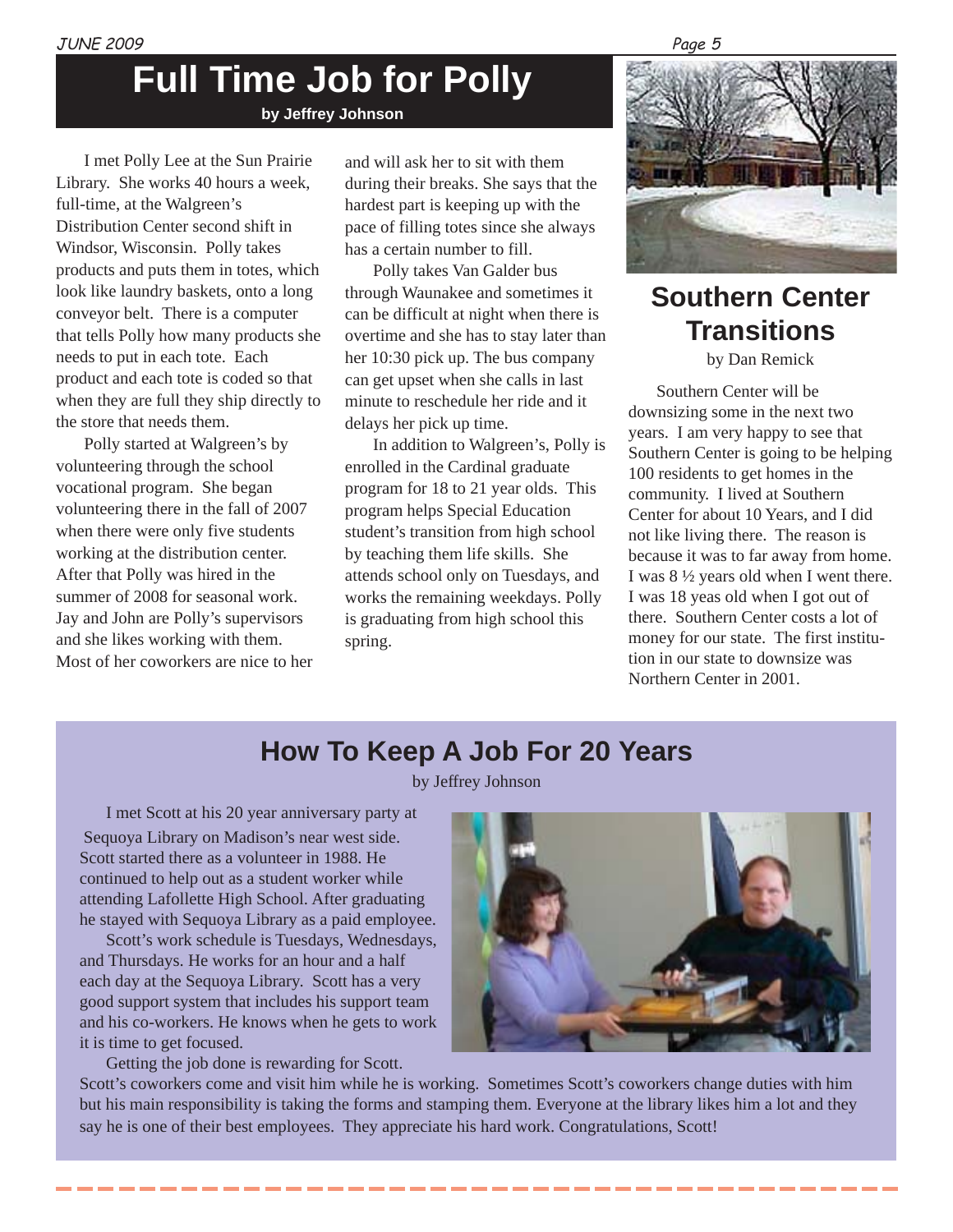## BEING RICH

by Dale Buttke

I often wonder what it's like being rich I would like to be in riches But don't want to lose my britches.

I once heard of them, Sounds like it's a sin, I also heard they aren't happy, To me, it sounded sappy.

I know it don't buy joy. I like buying some electronic toys. And it won't buy love On a wing of a snow-white dove.

One day very soon, Will I live on a moon? Or will I be flying through space Fly like in a race.

But I will be content, With what heaven has sent, Wondering what it's like, Being Rich.



**William Gates, #1 richest man in the world**

## Book Report

by Christa Decker



This book was about a trip that the author took to Egypt. She learns a lot of cool and interesting things on her trip. The author learned about the history of Egypt and even how to say some of the ancient Egyptian names for people and places. The author of this book was very excited to learn about the many different Egyptian gods and goddesses. Every time she encountered something new, she wrote it in her journal, including the time that she went to visit a pyramid. There, she got to hear stories about how the country of Egypt was formed and about the most famous Egyptian god, Amun-Ra.

What made this book interesting was that it really opened up my eyes and my mind to a different world that was far away. What I liked most about this book was that it was fun and exciting to learn about another country and its culture.

My dislike about the book was finding out that there was a lot of fighting and wars involved in the building of the country, Egypt.

I would highly recommend this book to people who are looking for an adventure because this was a really good book.

## *Spring Dance* **by Dan Remick**

The Arc of Dane County had a spring dance at the Concourse Hotel on Sunday March  $22<sup>nd</sup>$ ,  $2009$ . We had lots of good food and good music. We had about 260 people there. Our spring dance was from 2pm to 5pm. It was a very nice day.

Arc of Dane County and Arc of Wisconsin had an annual Banquet on April 29<sup>th</sup>, 2009 and that was also at the Concourse Hotel, from 5pm to about 9pm.

## **Meet Emma Czarapata Options Community Builder**

by Dan Remick



Emma Czarapata

Emma started working for Options in Community Living in April of 1989. She was teaching in Poland from 1985 to 1988. She said there were not many opportunities for disabled people in Poland. She started working at the UW in September of '88. Emma worked in an office for one of the residential halls.

Options truly believes in the rights of the people they support. They put a lot of emphasis on having clients exercise their rights. There is a lot of creative thinking at Options and staff gives terrific support. Options incorporates community building into their agency.

Emma enjoys her works and thinks highly of the people she supports. She has learned a lot from people who are thought to not have much. She has made many in-depth friendships. Supports are always changing due to the budget. The community is now more welcoming to those folks who are differently able. There is more awareness and acceptance among the community. There are more places that are accessible and more opportunities to travel for people with disabilities. Also, institutions are closing. Options helps individuals connect with others. They do a lot with the Dane County Time Bank, United Way, and VolunteerYourTime.org. Options also facilitates friendship circles. Emma wants to stay here and loves her job.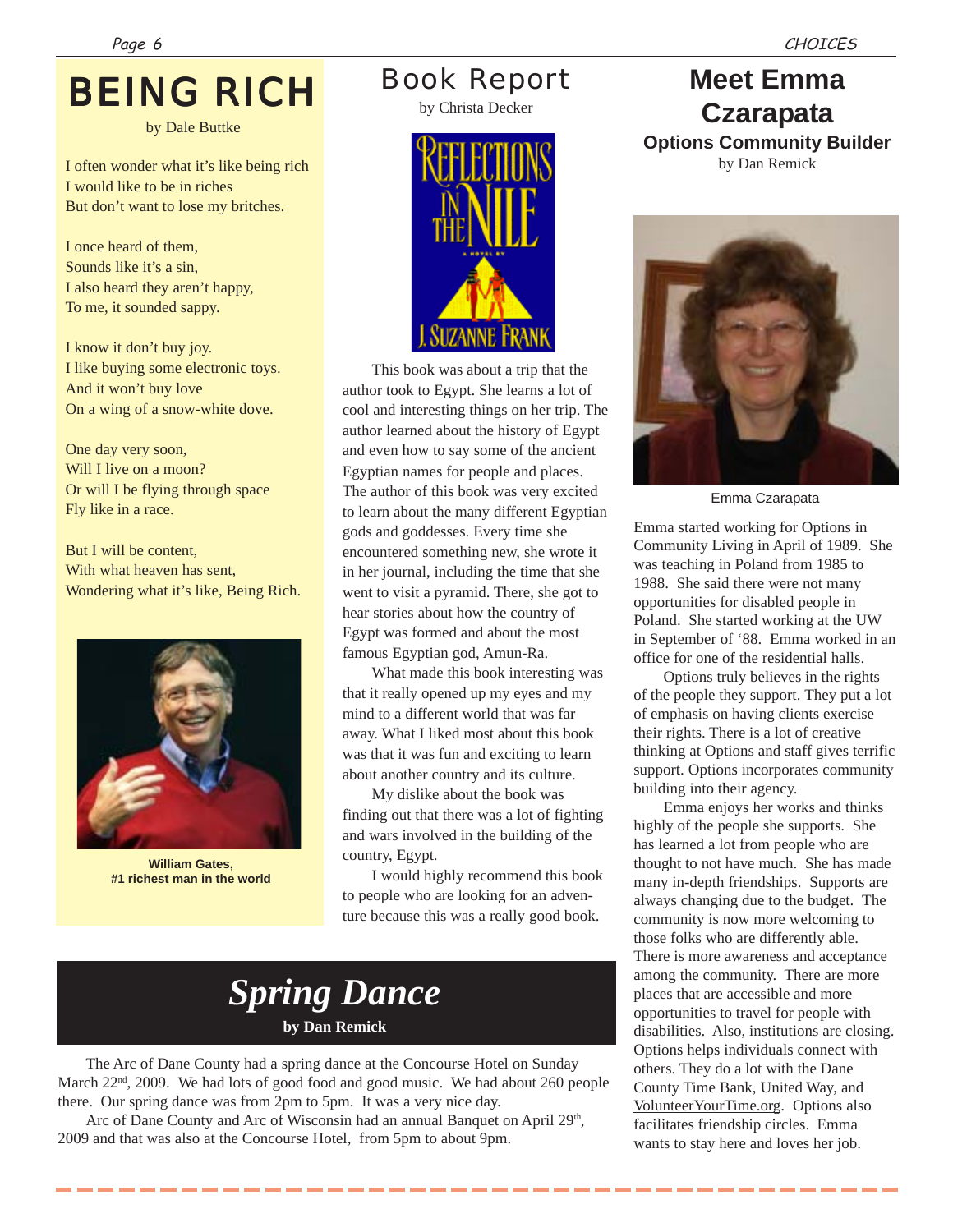## **Putting Choices Together**

by Catherine E. Clodius

I had the chance just recently to sit down and ask Nan Cline some questions about her job and how she puts the Choices Newsletter together.

Nan works as the secretary/ receptionist for the Adult Community Services at Dane County Human Services. When there is an emergency with an adult Nan will need to track down a social worker. She does the layout for the Choices and other booklets as well.

I asked Nan how long it takes to put together the Choices and she replied that it takes approximately 4 hours spread over time to lay out the articles. Nan learned to do graphic design at MATC over a 5 year period of time while working full time and going to school part time.

Nan spends some time each week on the articles but it takes another 2 hours to put Choices together and have it approved by Stefanie. It then goes to the printers and then to the university where the names are put on and sent out.

The Choices newsletter began in 2000 and I asked Nan what her favorite issue is and she replied every new issue becomes her favorite.

I would just like to thank Nan for taking time out her busy schedule to sit down and talk to me.



---------

# *The Right Touch*

**Available to do chair massage for businesses**



## **Gail Merkel LMT**

(608)225.1327 www.therighttouch.us

National and State Certified Registered Nurse (35 years) Certified Weight Trainer.

## **Right Touch Massage**

by Jeffrey Johnson

Kersten gets massages from Right Touch Massage at her own house from Gail Merkel. Gail does all different kind of massages. Gail will come out to a client's house to give massages or the clients can come out to Gail's house.

Kersten was in a car accident so she gets therapeutic massage to help her muscles and joints. Kersten likes the massages because they make her feel good, ease the pain, and reduces stress. Kersten's massages take about an hour. Kersten's massages cost \$60.00; the cost for others may vary. Kersten pays out of pocket for her massages. Kersten started getting massages about a year ago. She gets massages two times a month. Kersten really looks forward to having Gail come to her house.

## **My School Life**

by Allison Martens

I started school when I was 5 years old. The first school I attended was Yahara Elementary School. I went to Yahara for kindergarten. Then we moved to Sacramento, California where I attended elementary school from 1<sup>st</sup> through 3<sup>rd</sup> grade. After 3<sup>rd</sup> grade, we moved back to Stoughton, Wisconsin and I once again attended Yahara Elementary.

In 5<sup>th</sup> and 6<sup>th</sup> grade I attended Sandhill Middle School. After that I went to River Bluff Junior High School for 7<sup>th</sup> and 8<sup>th</sup> grade. For my high school years I attended Stoughton High School.

My favorite thing about school has been my friends. I have known some of my friends since I was in kindergarten. Another favorite thing about school has been my educational assistant. They have helped me throughout the years with every thing from schoolwork, to social issues, to personal care. Nan and her grandson, Elliott

---------------------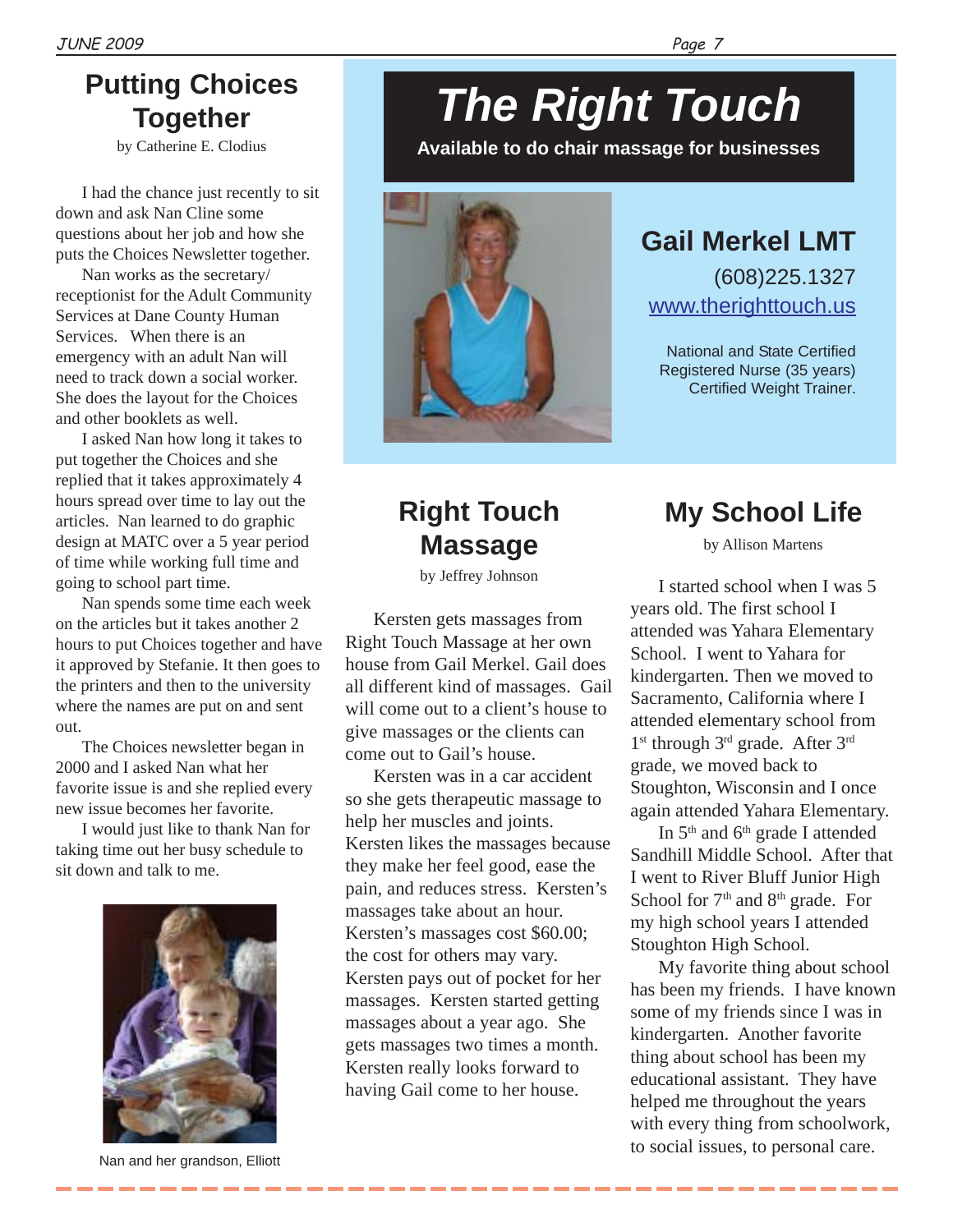## **Checking in with People First of Stoughton**

### by Jeffrey Johnson



Tom Veek and Dan Blomgren

I met with Tom Veek and Dan Blomgren on Wednesday at Roasters Coffee Shop in Stoughton. Dan is the lead person of his advocacy group called People First of Stoughton. Tom helps Dan get people involved with People First of Stoughton. They have only been working on this for one year. They started out with about 4 or 5 members and now they have between 15 and 20 members. Tom and Dan have gotten different people like friends and family involved working with the schools. They meet on the first Thursday of each month from 4:00 pm to 6:00 pm.

The group's very first project was to make Valentine's cards and Christmas cards and send them out. They are also working very hard to advocate for more community inclusion in Stoughton. Currently they are seeking new members, donations, and planning different events to attend or sponsor. Dan and I are both planning a 10 year Anniversary party for People First Wisconsin in December.

### **UPCOMING MEETINGS for People First of Stoughton:**

- June  $4<sup>th</sup>$  from 4-6 pm @ Stoughton Senior Center Annex
- July  $2^{\text{nd}}$  from 4-6 pm @ Stoughton Senior Center Annex
- August  $6<sup>th</sup>$  from 4-6 pm @ Stoughton Senior Center Annex

### **Maureen Arcand: 80 Years of Activism and Advocacy**

by Dan Remick

This article is about Maureen Arcand. Maureen celebrated her 80<sup>th</sup> birthday party on April 30th at the Goodman Community Center. There were a lot of people there. Some of those people included: Kathleen Falk, Madison Mayor Dave Cieslewicz, the Director of Movin' Out Mr. Howard Mandeville, and Stefanie Primm.

Maureen was a person with disability that did a lot for people with disabilities in Dane County. In fact, she is my hero and someone I look up to. I am pursuing the same work she has done in her life.

Many people received Arcand Achievement awards at Maureen's birthday. Maureen won the Arcand Lifetime Achievement award. Sadler Bell won the Arcand Young Disability Advocate Award. Tim Radelet won the Arcand Housing Advocacy Award. Marcie Brost won the Arcand Unstoppable Spirit Award. LOV-Dane (Living Our Visions) won the Arcand Outstanding Family Advocacy Award. It was a very wonderful day. Knowing Maureen the way I do, I really feel she will continue to work for all people with disabilities in Dane County.



**Maureen Arcand in March, 1999**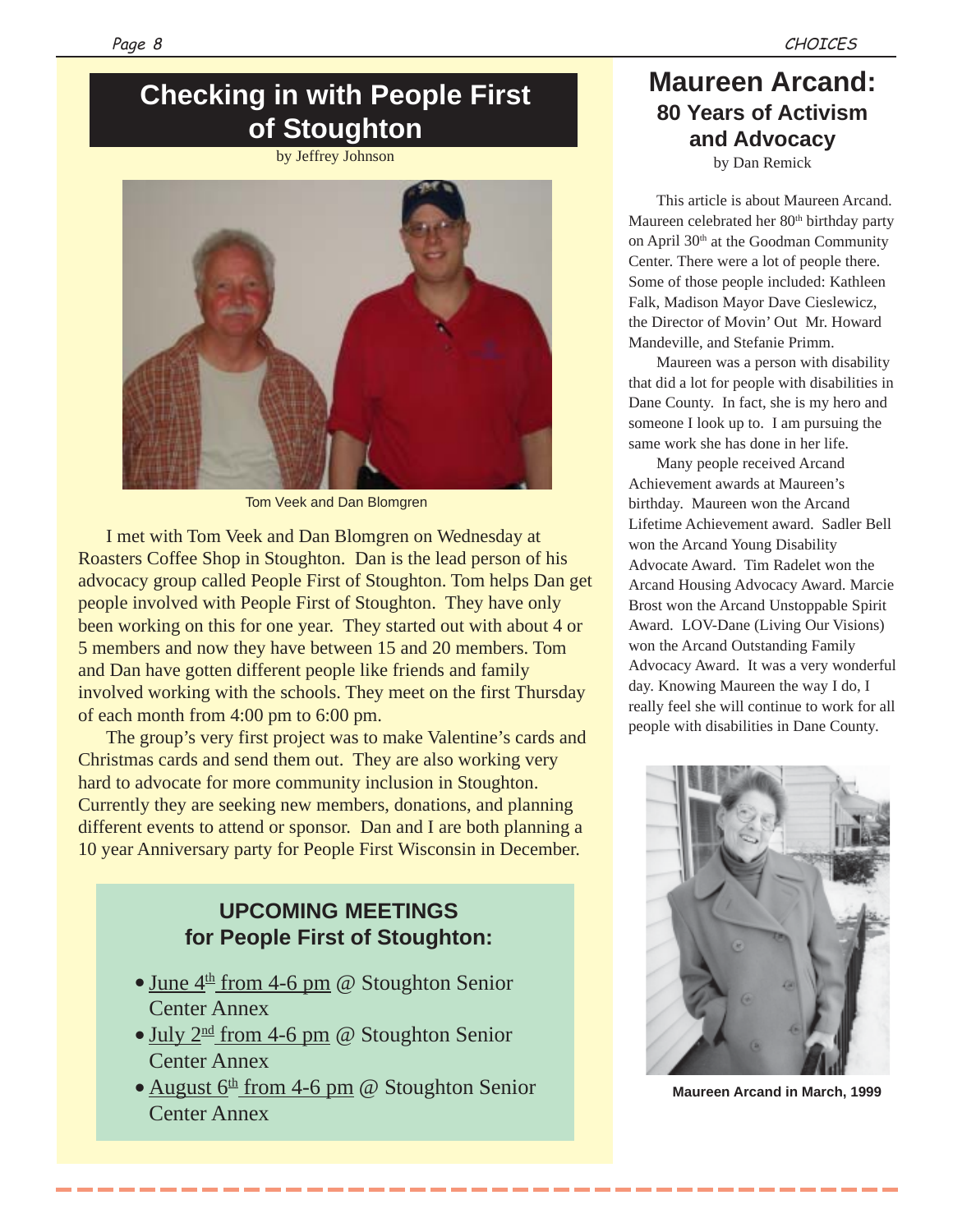### **Arc Dane County 59th Award Banquet by Jeffrey Johnson**

I went to the Concourse Hotel on Wednesday, April 29<sup>th,</sup> 2009 for the Arc of Dane County Award Banquet. It started at about 6:00. I introduced Kitty and Paul King to Paul Yochum, the director of the Arc of Dane County.

I asked Kitty King to join the board of the Arc of Dane County. I think Kitty will make a very good board member because Kitty used to work for Access to Independence. She is very good working with people with developmental disabilities. She has been working as a special Ed Teacher at East High School for the past seven years. She really likes and enjoys working with people with disabilities.

When I got to the Arc Banquet I was wheeling around in my wheelchair looking at all of the different things they were going to auction off that evening. I was the only one that bid on Ricardo's cds and I won two of them for only \$15. They were selling his cd's for 1 @\$15 or two for \$25. I think they closed the Silent action at 7:00 pm.

Here are the 2009 Award recipients. The Community Support award goes to Mary Beth Wilk. The Corporate Support award went to Stafford Rosenbaum LLP. The Award for Volunteer program goes to RSVP of Dane County Inc. and Oscar Mayer R.E.A.D.I. Volunteer Program. The winner of the Educator –Teacher

Award was Dr. Joseph Schmiedicke. The Employer award went to Jeff and Jon from Just Coffee. Some of the awards were given out by Tracy, Joe, Paul Yochum and Mark Leader.

The Media award went to Mathew DeFour from the Wisconsin State Journal. After Mathew DeFour, they introduced a board member and a very good self – advocate, Petra Zwettler. She got the self advocate award. The next award was the Direct Care Giver award. The award goes to Lorie Bussian and to Flo Slowiak and John Grabowski. The Elected Official award goes to Supervisor Barbara Vedder and Supervisor Bret Hulsey. The Special Recognition Award goes to Jeremy Shafton for helping us build a new Arc of Dane County web site. The President's award goes to Susan and James Dvorsky. Last but not least is the Lifetime Achievement Award which went to a very nice woman who is 97 years young and her name is Hermine Dicke.

I would just like to say congratulations to all of the 2009 Award recipients. I would like to say thank you to Joel DeSpain for hosting the 59th Annual Arc of Dane County Awards. We will be having our 60<sup>th</sup> Anniversary next year. The Arc of Dane County has been around for 60 years supporting people with disabilities and their families.



CHOICES TEAM: Dale Buttke, Emily Data, Dora Norland, Jeffrey Johnson, and Diane Christoph

## *Fashion Show for All Abilities*

**Wednesday, 5-20-09 6:30 to 8:00 PM Inn on the Park**

*Participating Stores, Designers, Salons and Spas:* Suzen Sez Boutique, Maurices, Vanity Shop, CJ Banks, Fair Indigo, Sassy D's Jewelry, Men's Wearhouse, Boston Store, Indigo Moon, New York & Co., Deb Shop, Dazzle, Wild Child, Dress Barn, Ann Taylor, Land's End, Chico's, Christopher & Banks, Goodwill, Nedrebo's Formal Wear, RZ & Co., Onusara Salon & Spa, Rejuvenation Spa

*Partnership:* Wisconsin Fashion Week

*Photography:* Douglas Otto, Michelle Allen Photography, KelsyAnne Schoenhaar

### *Donations, In-Kind and Other:*

Target, Orpheum Theater, Kohls Department Stores, Jennifer Addis, Jennifer Bendoritis, Richele Reiske - Lia Sophia Consultant, , Kim Kenney- Lia Sophia Consultant, Jeanne Malkowski, Diane Whitehouse, Ryan and Courtney Addis, Denise Marisch, Julie Wachholz, Michele Sayer, Kathy Addis, Melanie Fullmer, Angel Lawonn

*Steering Committee:* Rachel Weingarten, Rachel Friedman, Jessica Haven, Mindy Connors, Stephanie Iliff, Chantel Brown, Jacquie Piraino, Nancy Murphy

### *And all the countless Volunteers:*